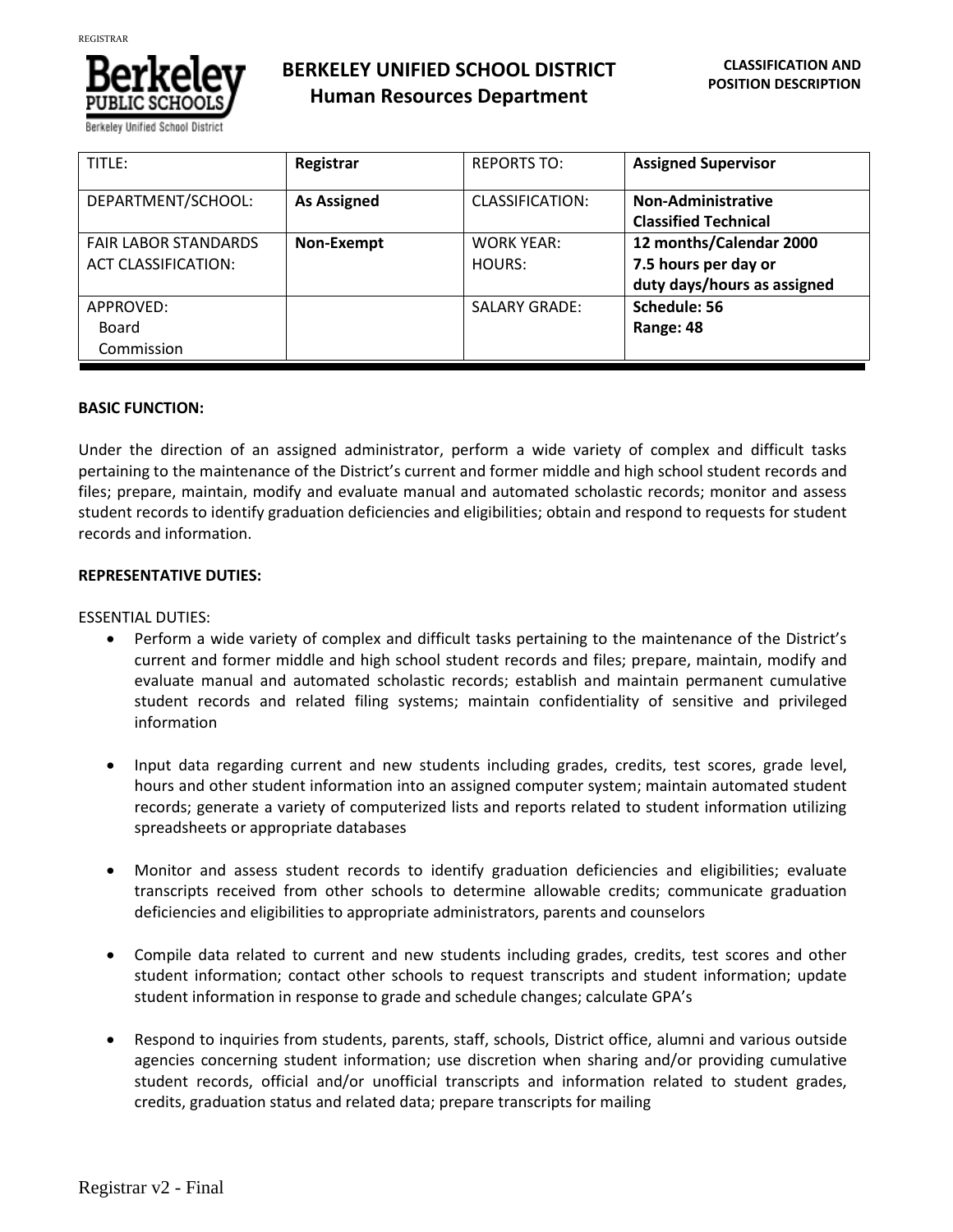- Serve as a lead in the office as assigned; train and provide work direction and guidance to assigned personnel; provide assistance to staff concerning manual and automated record-keeping and departmental policies and procedures; assure compliance with established guidelines and regulations
- Prepare , process and distribute a variety of forms, applications, packets, flyers, reports and correspondence related to assigned activities; disseminate materials and information to students, staff, parents and the public
- Review program and schedule changes and modify student records; distribute information concerning student schedule changes to faculty and other departments
- Receive telephone calls, greet visitors and provide information and assistance to students, parents, staff and the public regarding student grades, enrollment and related policies and procedures
- Operate a variety of office equipment including a calculator, copier, fax machine, laminator, computer and assigned software; order office supplies as needed according to established procedures
- Distribute, collect, and process grade forms, report cards and variety of specialized forms and applications; review for completeness and accuracy; duplicate materials as necessary
- Perform other activities in the office including enrolling and registering students, evaluating foreign and domestic transcripts for transfer students, collecting fees, overseeing the Summer Senior Diploma Program and forwarding cumulative student records and files to new schools as requested
- Coordinate graduation activities including maintenance of graduation files, preparation of graduation list and graduation programs, and diploma and certificate mailings
- Prepare and provide information to parents, students and staff regarding Student Exchange Program
- Coordinate and troubleshoot data management with District Technology Department
- Maintain and update list of National Collegiate Athletic Association (NCAA) core courses for high school students
- Exercise independent judgement in resolving a variety of issues
- Provide assistance and guidance to high school staff, Independent Studies Program staff, and Berkeley Technology Academy staff related to grades and course status
- Attend and participate in a variety of meetings as assigned

# OTHER DUTIES:

Perform related duties as assigned

# **KNOWLEDGE AND ABILITIES:**

# KNOWLEDGE OF:

Transcript evaluation, maintenance and processing methods, procedures and guidelines State and organizational requirements for graduation Modern office practices, procedures and equipment Applicable laws, codes, regulations, policies and procedures Record-keeping, report preparation and filing techniques Telephone techniques and etiquette

Registrar v2 - Final